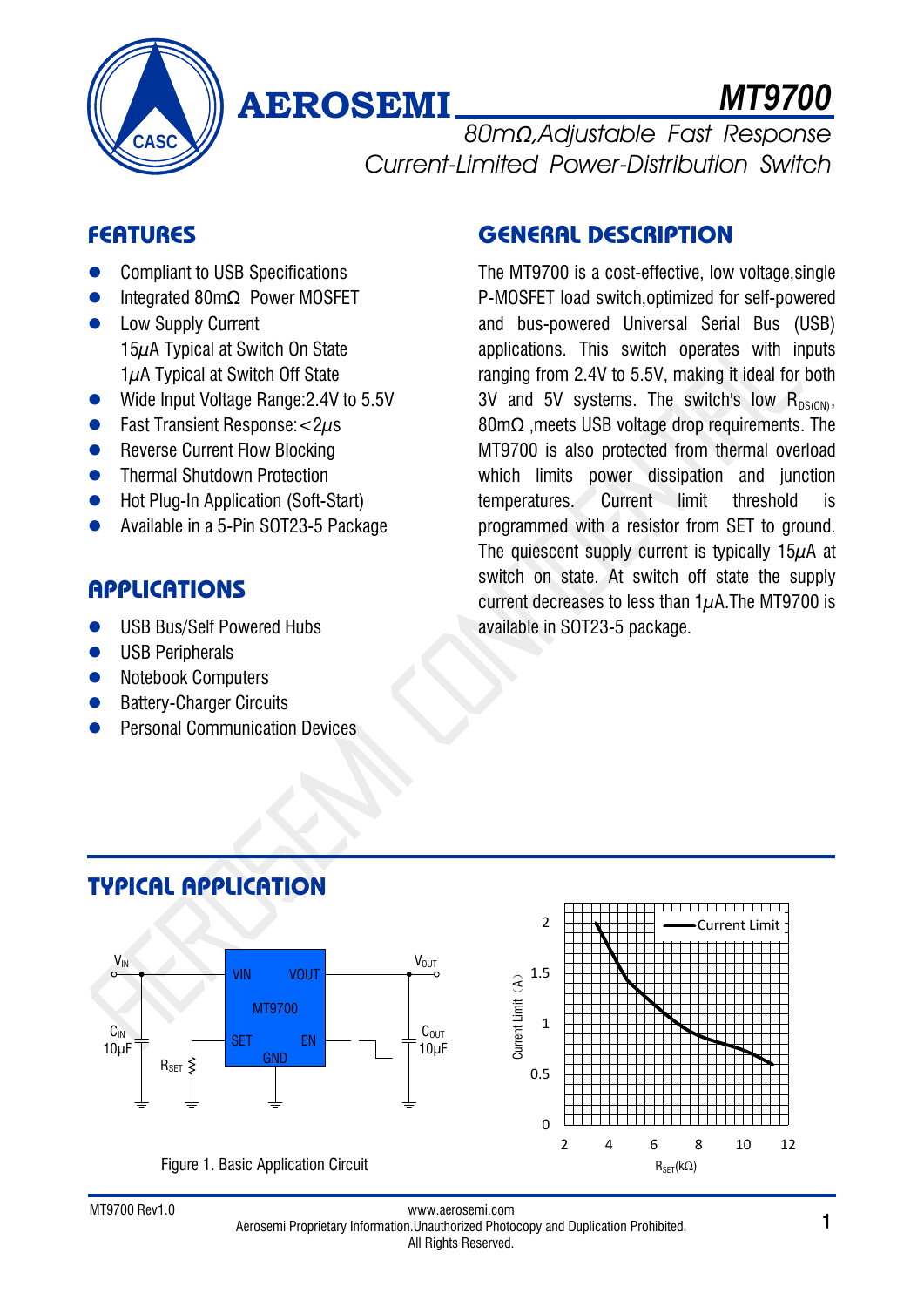## **ABSOLUTE MAXIMUM RATINGS** (Note 1)

| Thermal Resistance $\theta_{\text{nc}}$ 130°C/W |  |
|-------------------------------------------------|--|
| Thermal Resistance $\theta_{.14}$ 250°C/W       |  |

Junction Temperature(Note2)………..........150°C Operating Temperature Range…….-40°C to 85°C Lead Temperature(Soldering,10s)………...300°C Storage Temperature Range……..-65°C to 150°C ESD HBM(Human Body Mode)……………...2kV ESD MM(Machine Mode)………………….200V

## **PACKAGE/ORDER INFORMATION**

|                                                                                                                                                                                                                                              | <b>Order Part Number</b> | Package | <b>Top Marking</b> |
|----------------------------------------------------------------------------------------------------------------------------------------------------------------------------------------------------------------------------------------------|--------------------------|---------|--------------------|
| <b>TOP VIEW</b><br>5<br>VOUT<br><b>VIN</b><br>$GND$ $2$<br>SET<br>$\overline{\mathbf{3}}$<br>EN<br>$\overline{4}$<br>5-LEAD PLASTIC SOT-23<br>$T_{.IMAX} = 150^{\circ}C$ , $\theta_{.IA} = 250^{\circ}C/W$ , $\theta_{.IC} = 130^{\circ}C/W$ | MT9700                   | SOT23-5 | D00HAW             |

## **PIN DESCRIPTION**

| <b>Pin Name</b> | <b>Pin Number</b> | <b>Description</b>                                                                                           |  |
|-----------------|-------------------|--------------------------------------------------------------------------------------------------------------|--|
| <b>VOUT</b>     |                   | Power-switch output                                                                                          |  |
| GND             | $\overline{2}$    | Ground connection; connect externally to Power PAD                                                           |  |
| <b>SET</b>      | 3                 | External resistor used to set current-limit threshold                                                        |  |
| EN              | 4                 | Enable input, logic high turns on power switch                                                               |  |
| VIN             | 5                 | Input voltage; connect a 10uF or greater ceramic capacitor from VIN to<br>GND as close to the IC as possible |  |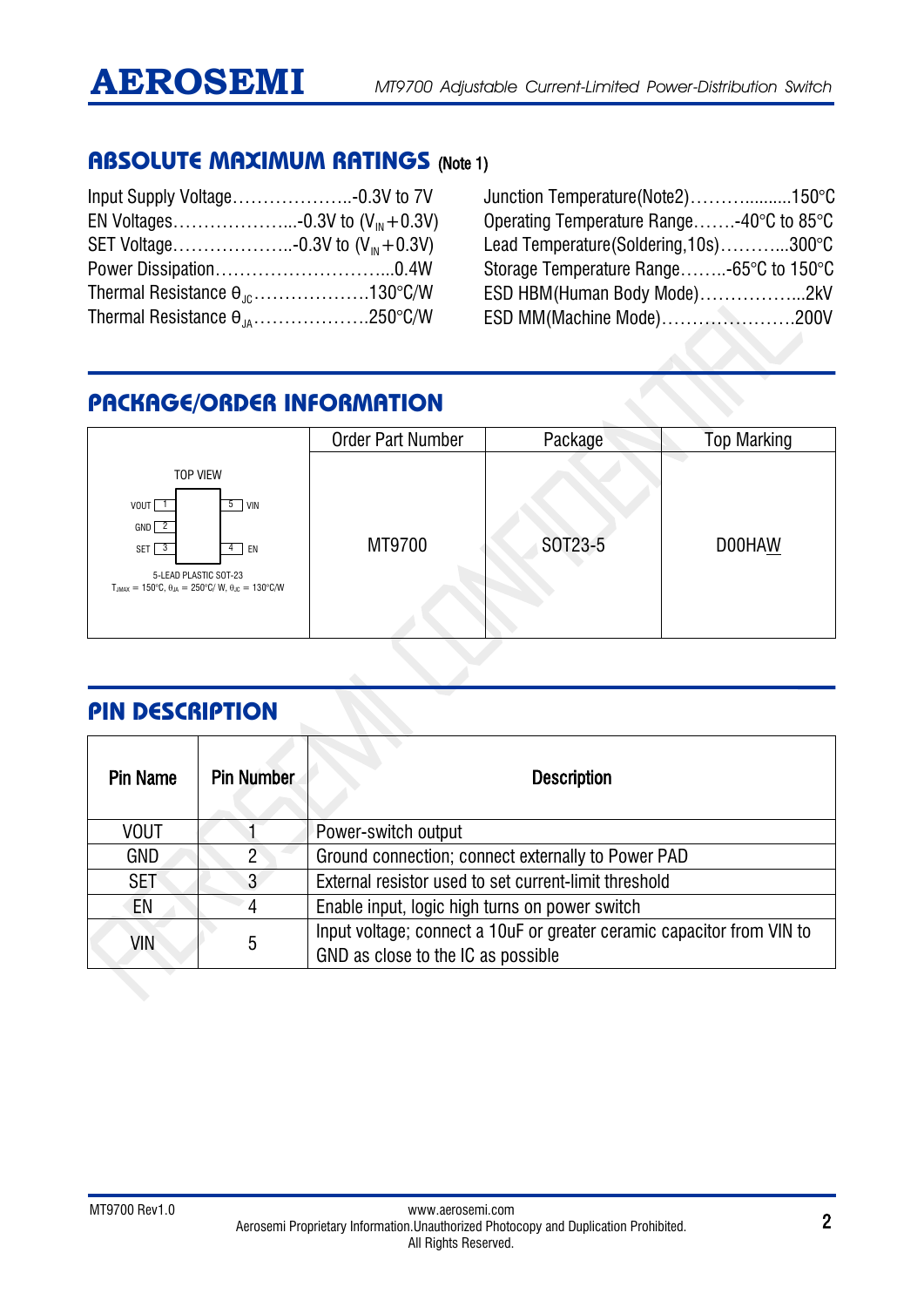## **ELECTRICAL CHARACTERISTICS** (Note 3)

| $(V_{\text{IN}}$ =5V, 1 $_{\text{A}}$ =-4U°C to 85°C, unless otherwise noted.) |                                    |                                                |                                        |                |     |            |             |
|--------------------------------------------------------------------------------|------------------------------------|------------------------------------------------|----------------------------------------|----------------|-----|------------|-------------|
| <b>PARAMETER</b>                                                               |                                    | <b>SYMBOL</b>                                  | <b>CONDITIONS</b>                      | MIN            | TYP | <b>MAX</b> | <b>UNIT</b> |
| Input Voltage Range                                                            |                                    | $\mathsf{V}_{\mathsf{IN}}$                     |                                        | 2.4            |     | 5.5        | V           |
| Switch On Resistance                                                           |                                    | $R_{DS(ON)}$                                   | $V_{\text{IN}} = 5V$                   |                | 80  | 100        | $m\Omega$   |
|                                                                                |                                    |                                                | $V_{IN} = 3V$                          |                | 90  | 110        | $m\Omega$   |
| <b>Operation Quiescent Current</b>                                             |                                    |                                                | $V_{IN} = 5V$ , EN = Active,           |                | 15  | 25         |             |
|                                                                                |                                    | $I_0$                                          | No load                                |                |     |            | $\mu$ A     |
| Off Supply Current                                                             |                                    | $I_{Q(OFF)}$                                   | $V_{\text{IN}} = 5.5V$ , EN = Inactive |                |     |            | μA          |
| <b>Off Switch Current</b>                                                      |                                    | $I_{Q(SW_OFF)}$                                | $V_{\text{IN}} = 5.5V$ , EN = Inactive |                |     |            | μΑ          |
| Under-voltage Lockout                                                          |                                    | $V_{\underline{\text{UVLO}}}$                  | $V_{\text{IN}}$ Increasing             |                | 1.8 | 2.4        | V           |
| Under-voltage Lockout                                                          |                                    |                                                | $V_{\text{IN}}$ decreasing             |                | 0.1 |            | V           |
| <b>Hysteresis</b>                                                              |                                    | $\Delta V$ <sub>UVLO</sub>                     |                                        |                |     |            |             |
| <b>Current Limit Threshold</b>                                                 |                                    | $I_{LIM}$                                      | $R_{\text{SFT}} = 6.8 \text{k}\Omega$  |                |     |            | A           |
| EN                                                                             | Logic-Low Voltage                  | $V_{\parallel}$                                | $V_{\text{IN}} = 2.5V$ to 5.5V         |                |     | 0.8        | V           |
| Threshold                                                                      | Logic-High Voltage                 | $\mathsf{V}_{\mathsf{IH}}$                     | $V_{\text{IN}} = 2.5V$ to 5.5V         | $\overline{2}$ |     |            | V           |
| <b>Output Leakage Current</b><br><b>I</b> LEAK                                 |                                    |                                                | $EN = Inactive$ ,                      |                | 0.5 | 10         |             |
|                                                                                |                                    |                                                | $R_{LOAD} = 0\Omega$                   |                |     |            | μA          |
|                                                                                | <b>Current Limit Response Time</b> | ${\mathsf T}_{\underline{\sf RESP}}$           | $V_{\text{IN}} = 5V$                   |                |     |            | $\mu$ s     |
|                                                                                | <b>Thermal Shutdown Protection</b> | ${\sf T}_{\sf \underline{s}\sf \underline{D}}$ |                                        |                | 150 |            | $^{\circ}C$ |
|                                                                                | <b>Thermal Shutdown Hysteresis</b> | $\Delta T_{SD}$                                |                                        |                | 20  |            | $^{\circ}C$ |

 $(V_{IN} = 5V, T_A = -40^{\circ}C$  to 85°C, unless otherwise noted.)

Note 1: Absolute Maximum Ratings are those values beyond which the life of a device may be impaired. Note 2:  $T_J$  is calculated from the ambient temperature  $T_A$  and power dissipation P<sub>D</sub> according to the following formula:  $T_J = T_A + (P_D) \times (250^{\circ}C/W)$ .

Note 3: 100% production test at 25°C. Specifications over the temperature range are guaranteed by design and characterization.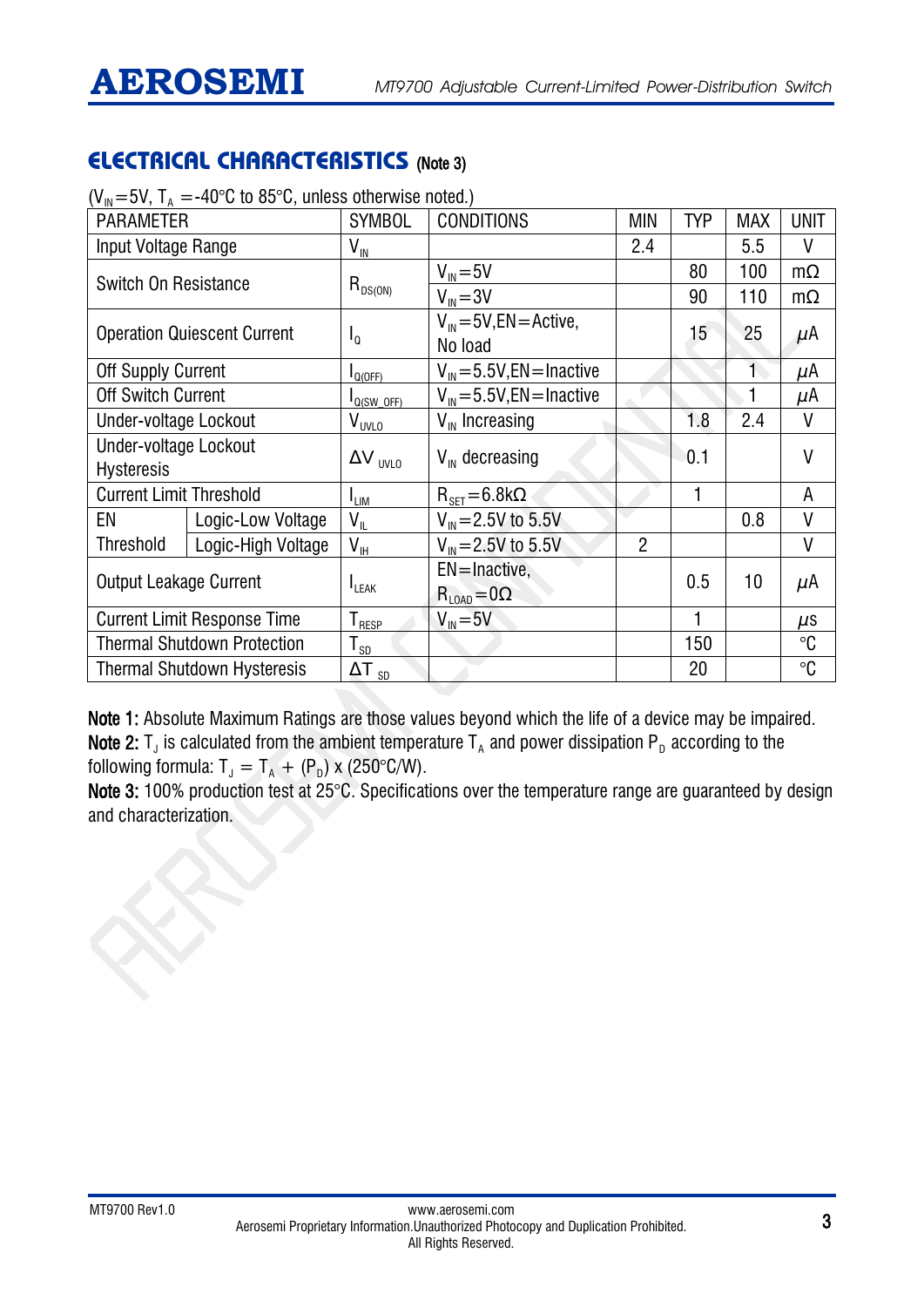## **TYPICAL PERFORMANCE CHARACTERISTICS**





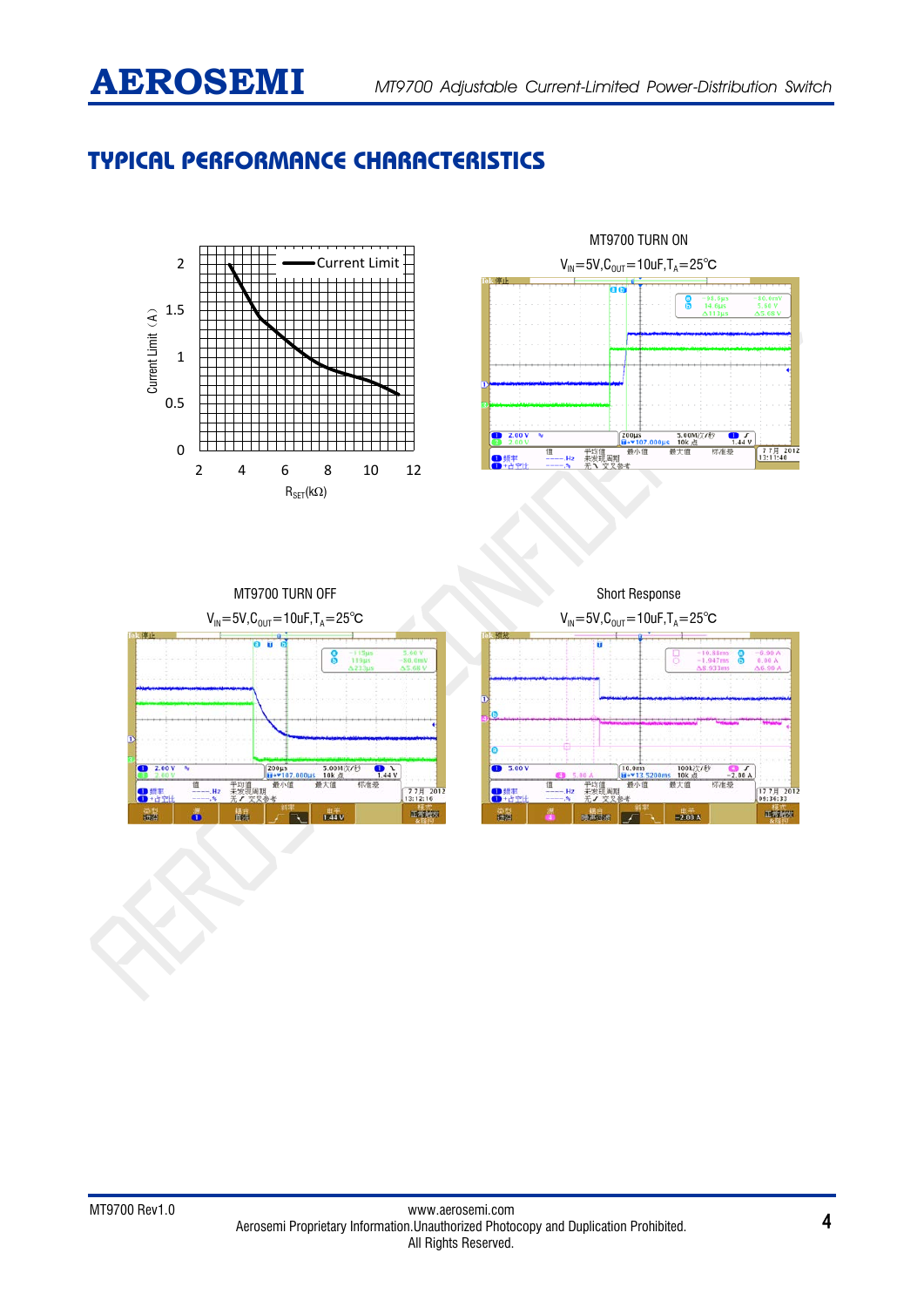## **FUNCTIONAL BLOCK DIAGRAM**



Figure 2. MT9700 Block Diagram

## **APPLICATIONS INFORMATION**

The MT9700 is a single channel current limiting load switch that is intended to protect against short circuit and over current events by current limiting to a preset level. This device is optimized for self-powered and bus-powered Universal Serial Bus (USB) applications. The switch's low  $R_{DS(OM)}$ , 80m $\Omega$ , meets USB voltage drop requirements; and a flag output is available to indicate fault conditions to the local USB controller.

#### Input and Output

 $V_{\text{IN}}$  (input) is the power source connection to the internal circuitry and the source of the MOSFET.  $V_{\text{out}}$  (output) is the drain of the MOSFET. In a typical application, current flows through the switch from  $V_{\text{IN}}$  to  $V_{\text{OUT}}$  toward the load. If  $V_{\text{OUT}}$  is greater than  $V_{IN}$ , current will flow from  $V_{OUT}$  to  $V_{IN}$ since the MOSFET is bidirectional when on. The MT9700's reverse current blocking feature

prevents current to flow from  $V_{OUT}$  to  $V_{IN}$  when the device is disabled.

#### Soft Start for Hot Plug-In Applications

In order to eliminate the upstream voltage droop caused by the large inrush current during hot-plug events,the "soft-start" feature effectively isolates the power source from extremely large capacitive loads,satisfying the USB voltage droop requirements.

#### Input capacitor

The input capacitor  $C_{\text{IN}}$  protects the power supply from current transients generated by the load attached to the MT9700. When a short circuit is suddenly applied to the output of the MT9700, a large current, limited only by the  $R_{DS(OM)}$  of the MOSFET, will flow for less than  $2\mu s$ before the current limit circuitry activates. In this event, a moderately sized  $C_{\text{IN}}$  will dramatically reduce the voltage transient seen by the power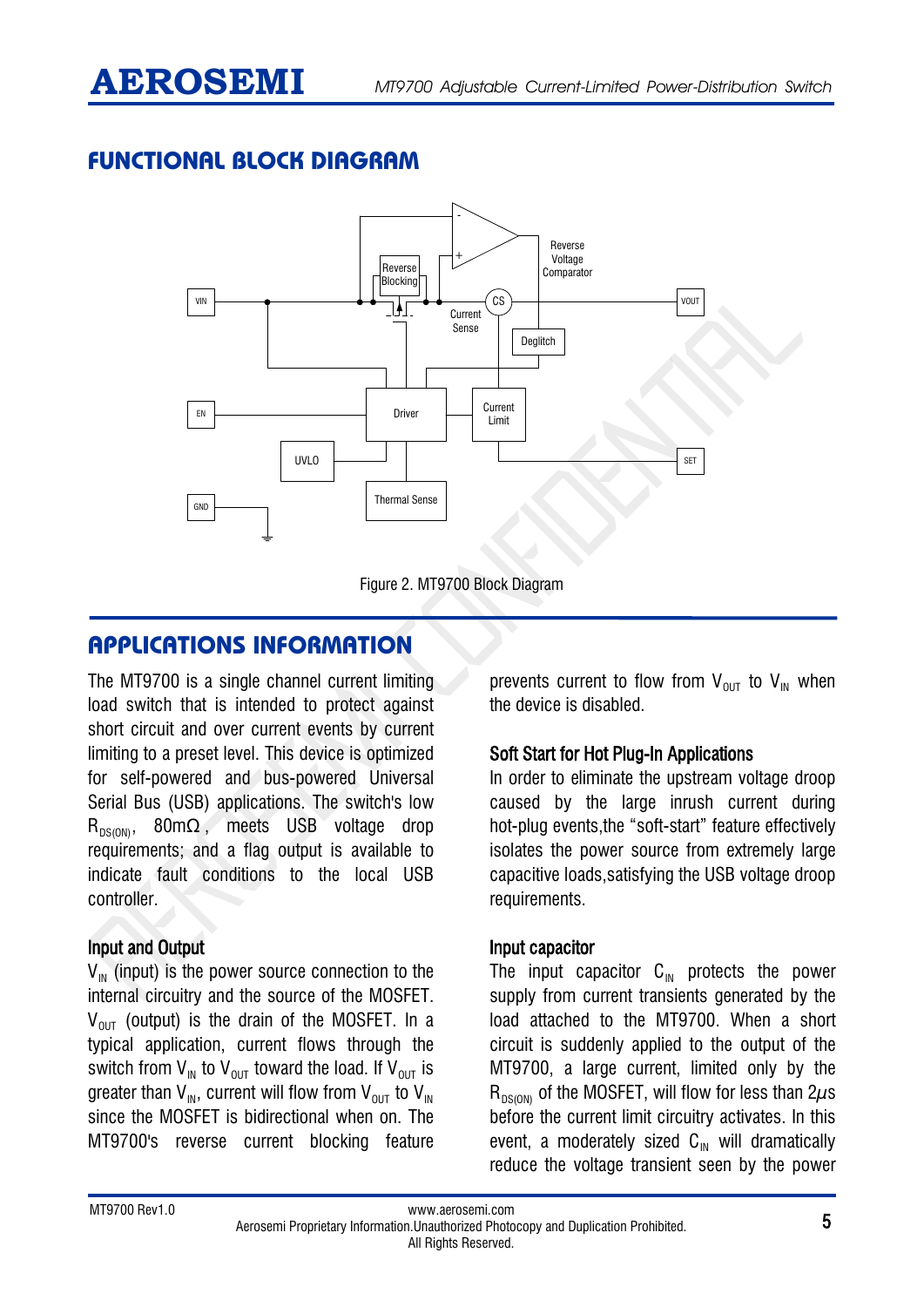supply and by other circuitry upstream from the MT9700. The extremely fast short-circuit response time of the MT9700 reduces the size requirement for  $C_{\text{IN}}$ .  $C_{\text{IN}}$  should be located as close to the device  $V_{\text{IN}}$  pin as practically possible. Ceramic, tantalum, or aluminum electrolytic capacitors are appropriate for  $C_{\text{IN}}$ . There is no specific capacitor ESR requirement for  $C_{\text{IN}}$ . However, for higher current operation, ceramic capacitors are recommended for  $C_{\text{N}}$  due to their inherent capability over tantalum capacitors to withstand input current surges from low impedance sources such as batteries in portable devices.

#### Output capacitor

A low-ESR 150μF aluminum electrolytic or tantalum between  $V_{\text{out}}$  and GND is strongly recommended to meet the 330mV maximum droop requirement in the hub  $V_{BUS}$  (Per USB 2.0, output ports must have a minimum 120μF of low-ESR bulk capacitance per hub). Standard bypass methods should be used to minimize inductance and resistance between the bypass capacitor and the downstream connector to reduce EMI and decouple voltage droop caused when downstream cables are hot-insertion transients. Ferrite beads in series with  $V_{\text{BUS}}$ , the ground line and the  $0.1\mu$ F bypass capacitors at the power connector pins are recommended for EMI and ESD protection. The bypass capacitor itself should have a low dissipation factor to allow decoupling at higher frequencies.

#### Thermal Considerations

Since the MT9700 has internal current limit and over temperature protection, junction temperature is rarely a concern. However, if the application requires large currents in a hot environment, it is possible that temperature, rather than current limit, will be the dominant regulating condition. In these applications,the maximum current available without risk of an over-temperature condition must be calculated.Power dissipation can be

calculated based on the output current and the  $R_{DS(ON)}$  of switch as below.

$$
P_D=R_{DS(0N)}\times I_{0UT}^2
$$

Although the devices are rated for 2A(max) of output current, but the application may limit the amount of output current based on the total power dissipation and the ambient temperature. The final operating junction temperature for any set of conditions can be estimated by the following thermal equation :

$$
P_{\text{D(MAX)}}=\frac{T_{\text{J(MAX)}}-T_{\text{A}}}{\theta_{\text{JA}}}
$$

Where  $T_{J(MAX)}$  is the maximum operation junction temperature 150 $\degree$ C, T<sub>A</sub> is the ambient temperature and the  $\theta_{\text{IA}}$  is the junction to ambient thermal resistance. The junction to ambient thermal resistance  $\theta_{JA}$  is layout dependent. For SOT23-5 and TSOT23-5 packages, the thermal resistance  $\theta_{JA}$  is 250°C/W. The maximum power dissipation at  $T_A$  = 25°C is 0.4W for SOT23-5 and TSOT23-5 Package.

#### Current limit threshold Setting

Current limit threshold is programmed with a resistor from SET to ground marked as  $R_{\text{SFT}}$ . It can be estimated by the following equation:

$$
I_{\text{SET}}(A) = \frac{6.8k\Omega}{R_{\text{SET}}(k\Omega)}
$$

Such as the following table.

| $I_{\texttt{SET}}(\texttt{mA})$ | $\mathsf{R}_{\mathsf{SET}}$ (k $\mathsf{\Omega}^+$ |
|---------------------------------|----------------------------------------------------|
| 600                             | 11.3                                               |
| 800                             | 8.45                                               |
| 1000                            | 6.8                                                |
| 1500                            | 4.53                                               |
| 2000                            | 3.4                                                |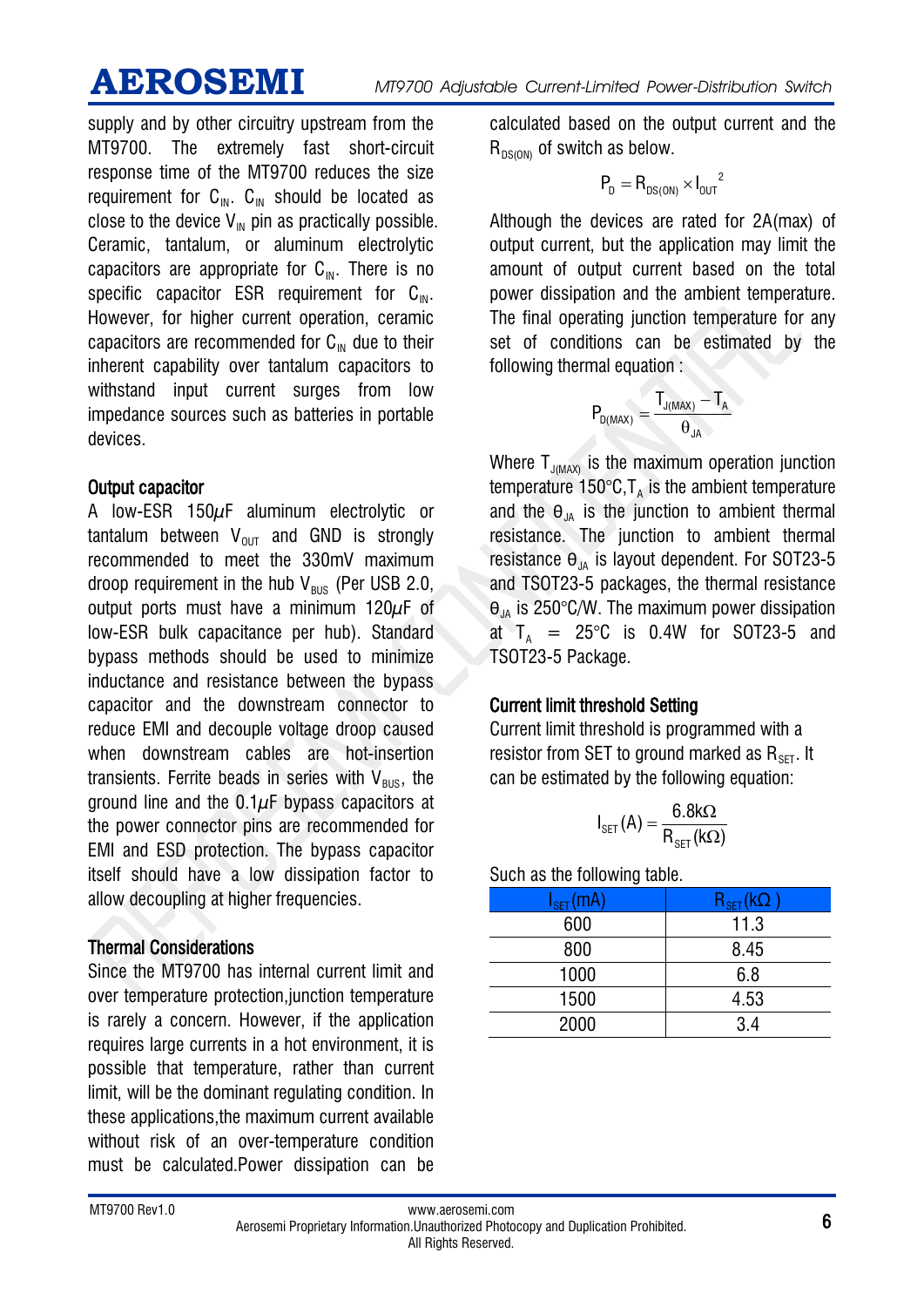### PCB Layout Recommendations

When laying out the printed circuit board, the following checking should be used to ensure proper operation of the MT9700. Check the following in your layout:

- $\triangleright$  Does the (+) plates of C<sub>IN</sub> connect to VIN as closely as possible. This capacitor provides the AC current to the internal power MOSFETs.
- Exerchefore (-) plates of C<sub>IN</sub> and C<sub>OUT</sub> as close as possible



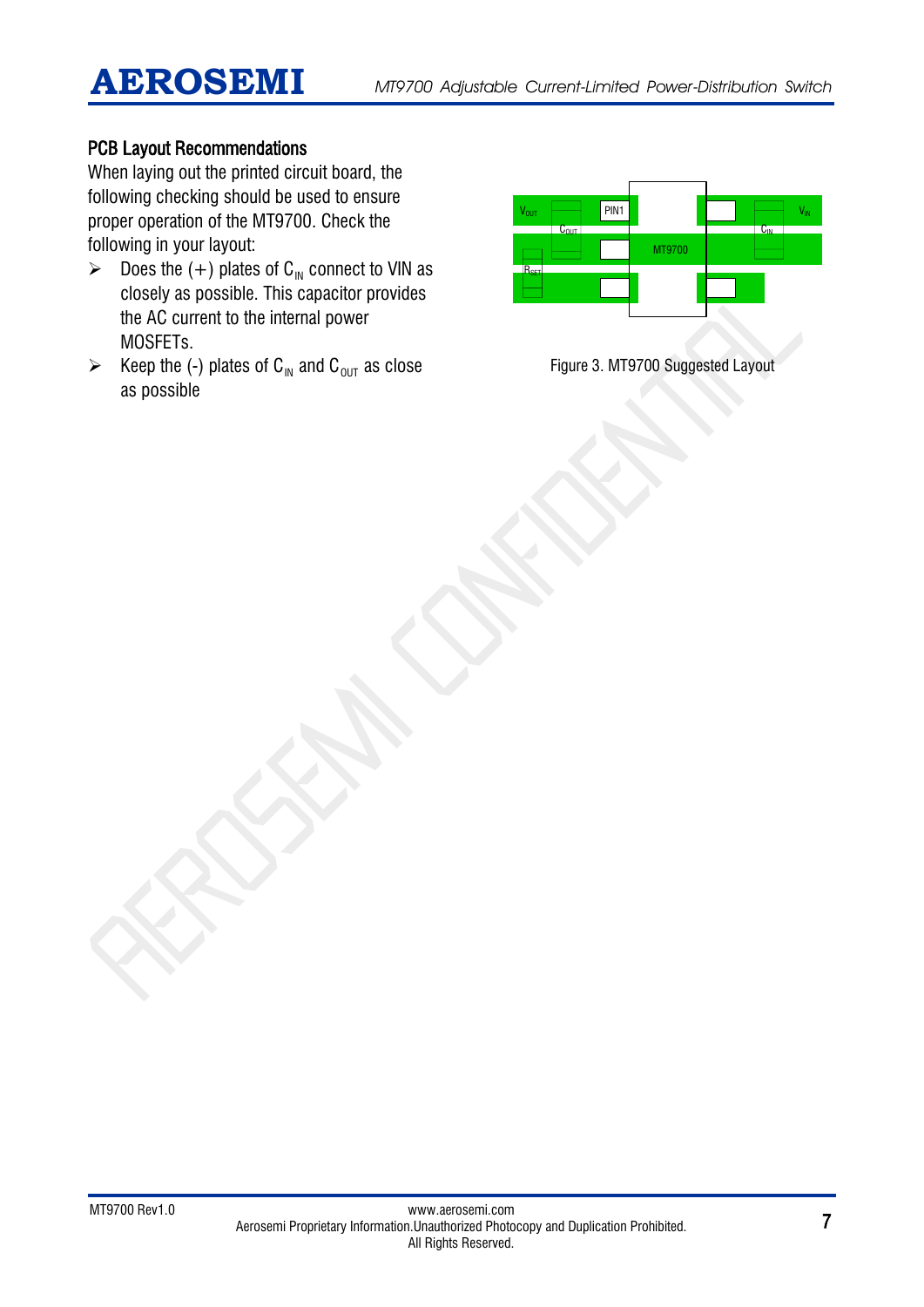

## **PACKAGE DESCRIPTION**





#### 5LD SOT-23 PACKAGE OUTLINE DIMENSIONS

| Dimension      | Min.                        | Max. |  |
|----------------|-----------------------------|------|--|
| Α              | 1.35<br>1.05                |      |  |
| A1             | 0.04<br>0.15                |      |  |
| B              | 0.3                         | 0.5  |  |
| C              | 0.09                        | 0.2  |  |
| D              | 2.8                         | 3.0  |  |
| H              | 2.5                         | 3.1  |  |
| E              | 1.5                         | 1.7  |  |
| е              | 0.95 REF.                   |      |  |
| e <sub>1</sub> | 1.90 REF.                   |      |  |
| L1             | 0.2<br>0.55                 |      |  |
|                | 0.35                        | 0.8  |  |
| Q              | $0^{\circ}$<br>$10^{\circ}$ |      |  |

L

 $\mathbf{L}$ 

 $\Omega$ 



FRONT VIEW SIDE VIEW SIDE VIEW SIDE VIEW SIDE VIEW SIDE VIEW SIDE VIEW SIDE VIEW SIDE VIEW SIDE VIEW SIDE VIEW

NOTE: 1.DIMENSIONS ARE IN MILLIMETERS 2.DRAWING NOT TO SCALE

3.DIMENSIONS ARE INCLUSIVE OF PLATING 4.DIMENSIONS ARE EXCLUSIVE OF MOLD FLASH AND METAL BURR C